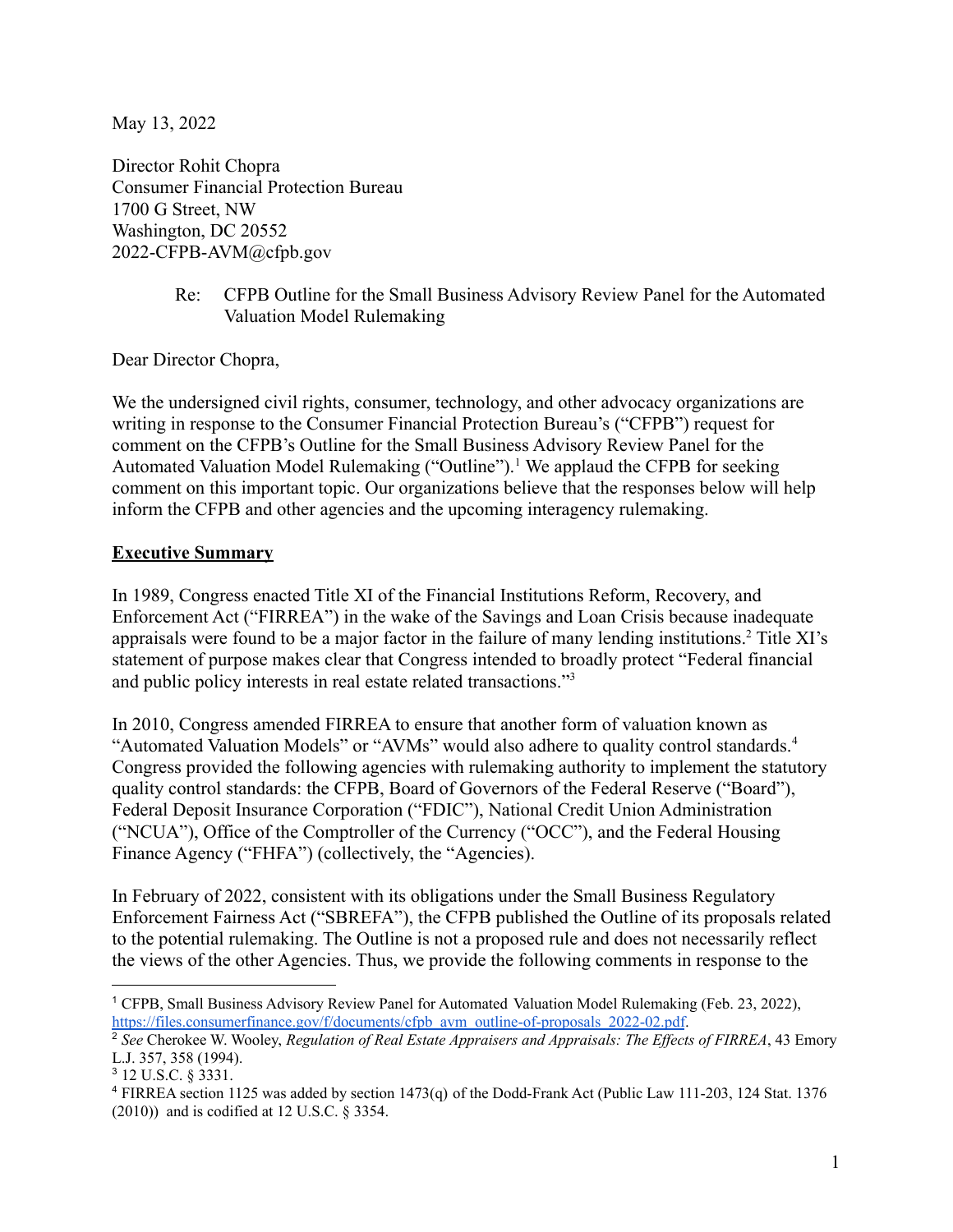CFPB's Outline and also to advise all the Agencies of our perspective in advance of the proposed rulemaking.

- **● The CFPB's proposed scope of the rule is too narrow. It is inconsistent with the letter and spirit of FIRREA, places a higher burden on small businesses, and fails to protect consumers, particularly consumers of color.**
- **● The Agencies already have the supervision and enforcement authority to ensure that entities have sound Compliance Management Systems to mitigate risk (including fair lending risk) if they are using AVMs to determine the value of a consumer's principal dwelling. Accordingly, this AVM rule should impose little or no additional impact to entities of any size.**
- **● That said, we support prompt action on this rule because the Agencies can be more effective in ensuring consistent and effective compliance by setting clear and robust regulatory expectations regarding the use of AVMs. With respect to the specific quality control standards:**
	- **○ We fully support the addition of "nondiscrimination" as a fifth quality control standard, but we urge the Agencies to incorporate "nondiscrimination" in each of the quality control standards. Fair lending risk should not be separated from safety and soundness risk.**
	- **○ We strongly urge the Agencies to review the comments and frameworks developed by civil rights, consumer, and technology advocates with respect to model risk management.**

## **Detailed Comments**

**I. Definitions**

## **A. Defining AVMs used to "determine" the collateral worth**

The CFPB's proposed scope of the rule is too narrow, is inconsistent with the letter and spirit of FIRREA, places a higher burden on small businesses, and fails to protect consumers, particularly consumers of color. FIRREA defines AVMs as "any computerized model used by mortgage originators and secondary market issuers to determine the collateral worth of a mortgage secured by a consumer's principal dwelling."<sup>5</sup> According to the CFPB Outline, the CFPB is considering proposing that "AVMs are covered when used for making underwriting decisions regarding the value of collateral rather than broadly covering AVMs used to produce any valuation estimate."<sup>6</sup> The CFPB Outline proposes to exclude the following from coverage:

• AVMs used to review prior, completed valuations (where, for example, the AVM is being used as a check on a traditional appraisal);<sup>7</sup>

<sup>5</sup> 12 U.S.C. § 3354(d).

<sup>6</sup> Outline at 6.

<sup>7</sup> *Id.* at 7.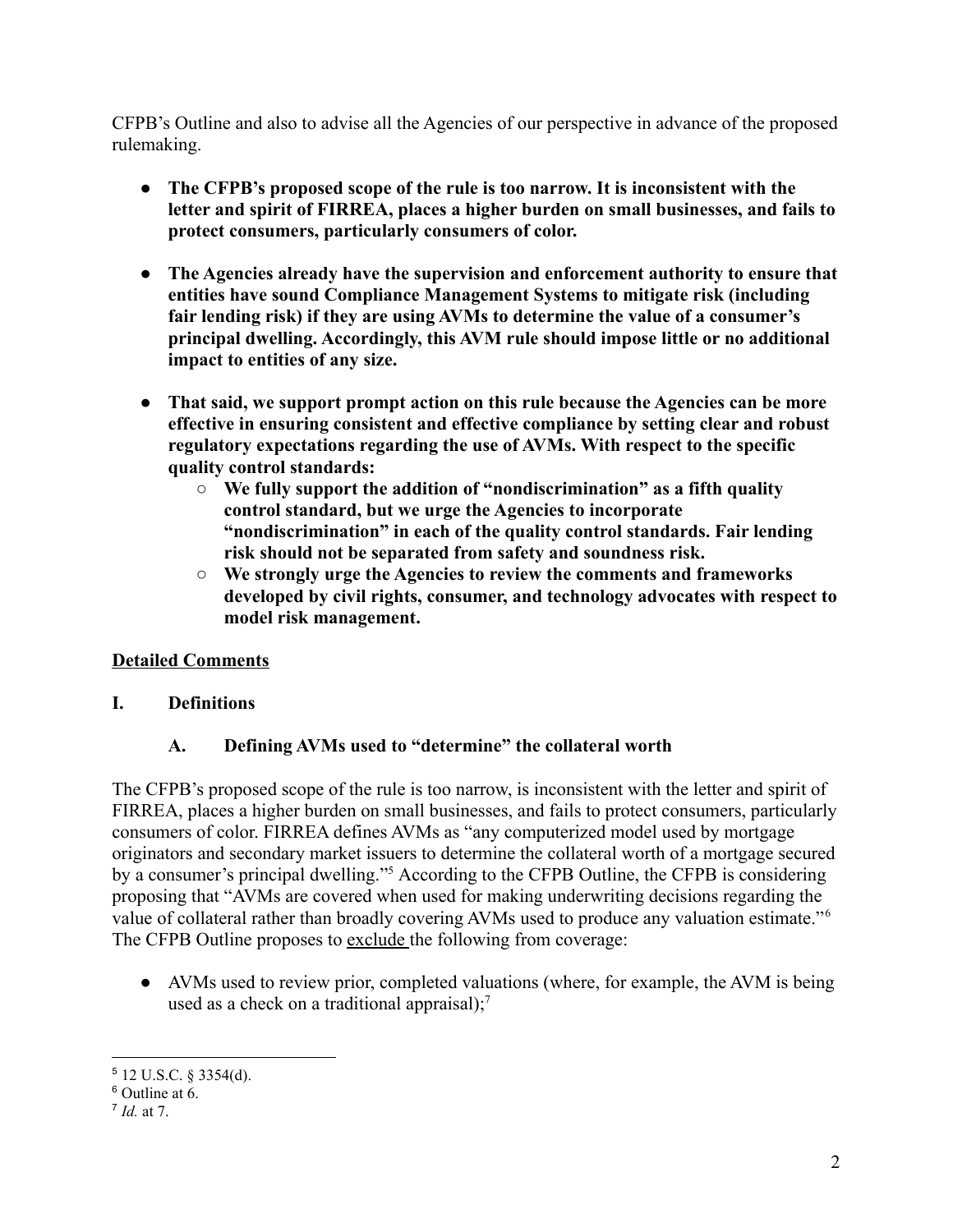- AVMs used by appraisers to reach their determination; $\delta$
- AVMs used to make reduction or suspension decisions for home equity lines of credit;<sup>9</sup>
- AVMs used for securitization; $^{10}$  and
- AVMs used by a mortgage originator if the secondary market issuer's use of an AVM is covered instead.<sup>11</sup>

In addition, the CFPB Outline has proposed alternative definitions that would exclude:

- AVMs used for loan modifications and other changes to existing loans;<sup>12</sup>
- AVMs used for "installment land contracts and any other security interests that may not be understood as credit";<sup>13</sup> and
- AVMs used for manufactured homes and other dwellings titled as personalty.<sup>14</sup>

For the reasons listed below, we believe that the CFPB Outline takes the wrong approach. Instead, we believe that the Agencies, including the CFPB, should propose a rule with broad coverage to be consistent with the letter and spirit of FIRREA, reduce the regulatory burden on small businesses, and protect consumers, including consumers of color.

#### *1. The CFPB's proposed coverage of the rule is inconsistent with the letter and spirit of FIRREA.*

For most American consumers, their home is their single most important financial asset and holds the key to wealth, stability, and opportunity for their family and generations to come. In addition, home values affect the tax base, school funding, and community investments. Moreover, time and again, our nation's economy and financial markets have been significantly impacted by home valuations, with communities of color often bearing the brunt of failings in regulatory oversight, the mortgage market, and the home valuation process. Given the importance of homeownership to American families, particularly families of color, governmental and private organizations have recently called for bold reforms in appraisals and other home valuations as well as in automated technologies. Unfortunately, the CFPB's proposal falls short of the strong protections so urgently needed.

The Outline's proposal for an AVM rule with only narrow coverage is inconsistent with the letter and spirit of FIRREA. The CFPB's reasoning for limiting coverage to underwriting is that "underwriting decisions entail a more official valuation than the estimates generated for other activities such as marketing or portfolio monitoring."<sup>15</sup> However, there is nothing in the text of the statute to indicate that "determining" was meant to be limited to "underwriting" and that somehow "underwriting" is a more "official valuation." Indeed, FIRREA's statement of purpose makes clear that Congress intended to broadly protect "Federal financial and public policy

- 11 *Id.* at 13.
- <sup>12</sup> *Id.* at 9.
- <sup>13</sup> *Id.* at 17.
- <sup>14</sup> *Id.* at 19.
- <sup>15</sup> *Id.* at 6.

<sup>8</sup> *Id.* at 8.

<sup>9</sup> *Id.* at 9.

<sup>10</sup> *Id.* at 11.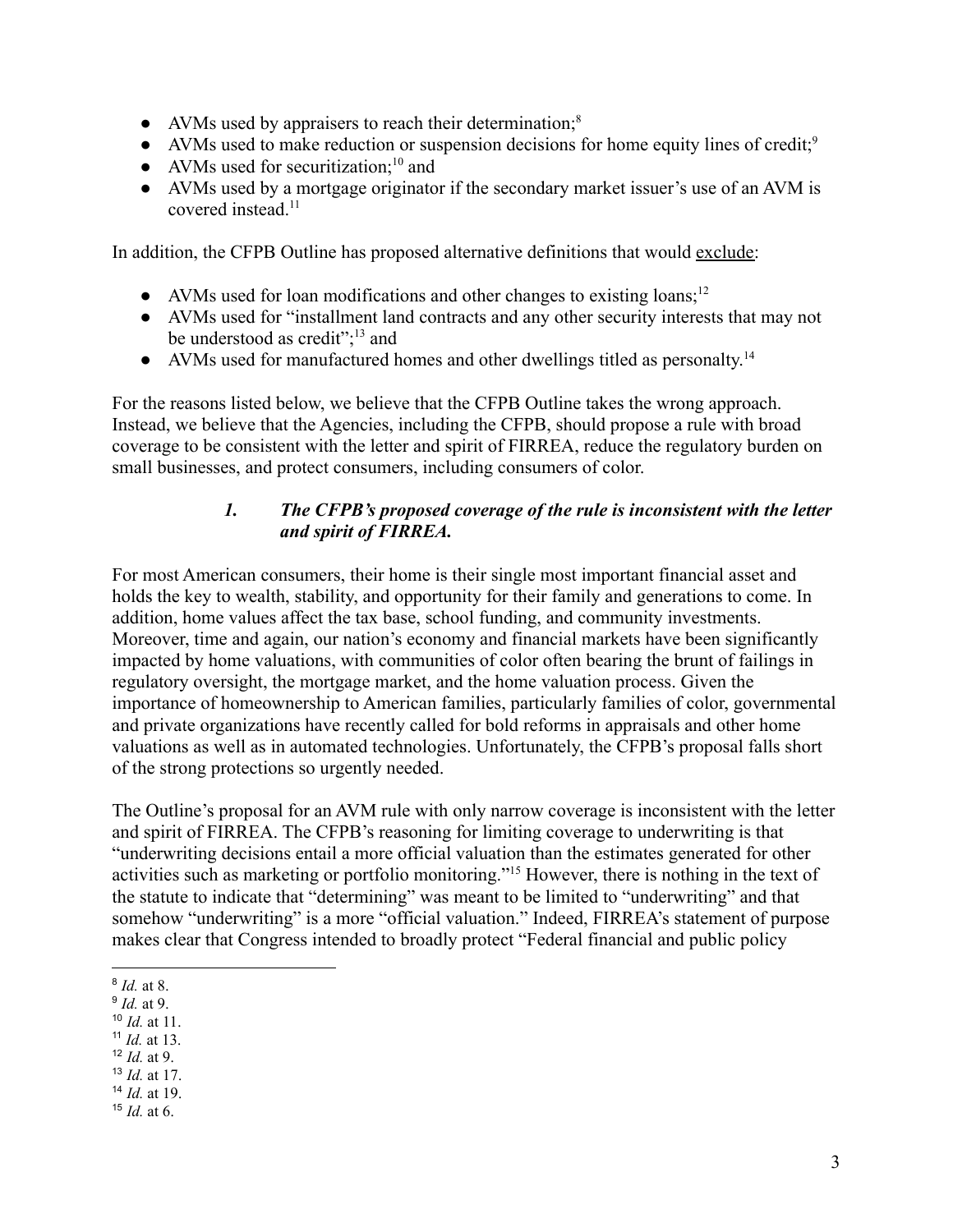interests in real estate related transactions."<sup>16</sup> Also, one of the goals of the AVM provision is to "ensure a high degree of confidence in the estimates produced by [AVMs]."<sup>17</sup> Finally, for all of the exemptions listed in the CFPB Outline, the AVM's valuation is part of the "determination" of value of the consumer's principal dwelling and has very real-world consequences for lenders and consumers.

Moreover, we strongly disagree with the CFPB's contention that AVMs conducted by certified or licensed appraisers should be exempt from coverage. The CFPB argues that appraisers themselves are "already subject to quality control standards under other Federal and State regulation and supervision."<sup>18</sup> By that logic, appraisals should also be exempt from any regulation because they are conducted by certified or licensed appraisers. That is, there would be no need for FIRREA, the implementing regulations, or the Uniform Standards of Professional Appraisal Practice ("USPAP"). By that same logic, mortgages would not be regulated because they are offered by licensed mortgage loan originators. There would be no need for the Truth in Lending Act, the Equal Credit Opportunity Act, and the bevy of laws that govern the mortgage, which is a consumer's most significant financial transaction. Moreover, the CFPB's argument seems to miss the point of President Biden's initiatives,<sup>19</sup> the Property Appraisal and Valuation Equity ("PAVE") Task Force Action Plan,<sup>20</sup> and the report commissioned by the Appraisal Subcommittee ("ASC"), $^{21}$  which was to address the weaknesses in the appraisal system, including the gaps in training and licensing of appraisers that have led to biased valuations. The exemption for AVMs conducted by appraisers and the other exemptions are inconsistent with the letter and spirit of FIRREA as well as many other statutes and initiatives that address the risks in the housing market.

#### *2. The CFPB's approach will result in a patchwork of regulations and increased burden on small businesses.*

No one is served by the current patchwork of regulations. President Biden's initiatives, the PAVE Task Force, and the ASC-commissioned report all highlighted the gaps and weaknesses in the current appraisal and home valuation systems. Instead of uniform federal requirements, the states as well as Fannie Mae and Freddie Mac (the "Government-Sponsored Enterprises" or "GSEs") have issued regulations and requirements to try to remedy the gaps, which has resulted in a burdensome patchwork of rules. For example, states that are frustrated with the lack of

<sup>16</sup> 12 U.S.C. § 3331.

 $17$  12 U.S.C. § 3354(a)(1).

<sup>&</sup>lt;sup>18</sup> Outline at 8.

<sup>19</sup> *See* President Biden Executive Order 13985, *Advancing Racial Equity and Support for Underserved Communities through the Federal Government*, 86 Fed. Reg. 7009 (Jan. 20, 2021),

<sup>20</sup> *See* PAVE Task Force, *Action Plan to Advance Property Appraisal and Valuation Equity* (March 2022), <https://pave.hud.gov/sites/pave.hud.gov/files/documents/PAVEActionPlan.pdf>. <https://www.govinfo.gov/content/pkg/FR-2021-01-25/pdf/2021-01753.pdf>. On the centennial anniversary of the Tulsa Race Massacre (June 1, 2021), President Biden announced the creation of the Interagency Task Force on Property Appraisal and Valuation Equity ("PAVE Task Force") to combat inequity in home appraisals.

<sup>21</sup> *See* National Fair Housing Alliance ("NFHA"), Dane Law LLC, and Christensen Law Firm, *Identifying Bias and Barriers, Promoting Equity: An Analysis of the USPAP Standards and the Appraiser Qualification Criteria* (Jan. 2022),

[https://nationalfairhousing.org/wp-content/uploads/2022/01/2022-01-18-NFHA-et-al\\_Analysis-of-Appraisal-Standar](https://nationalfairhousing.org/wp-content/uploads/2022/01/2022-01-18-NFHA-et-al_Analysis-of-Appraisal-Standards-and-Appraiser-Criteria_FINAL.pdf) [ds-and-Appraiser-Criteria\\_FINAL.pdf](https://nationalfairhousing.org/wp-content/uploads/2022/01/2022-01-18-NFHA-et-al_Analysis-of-Appraisal-Standards-and-Appraiser-Criteria_FINAL.pdf).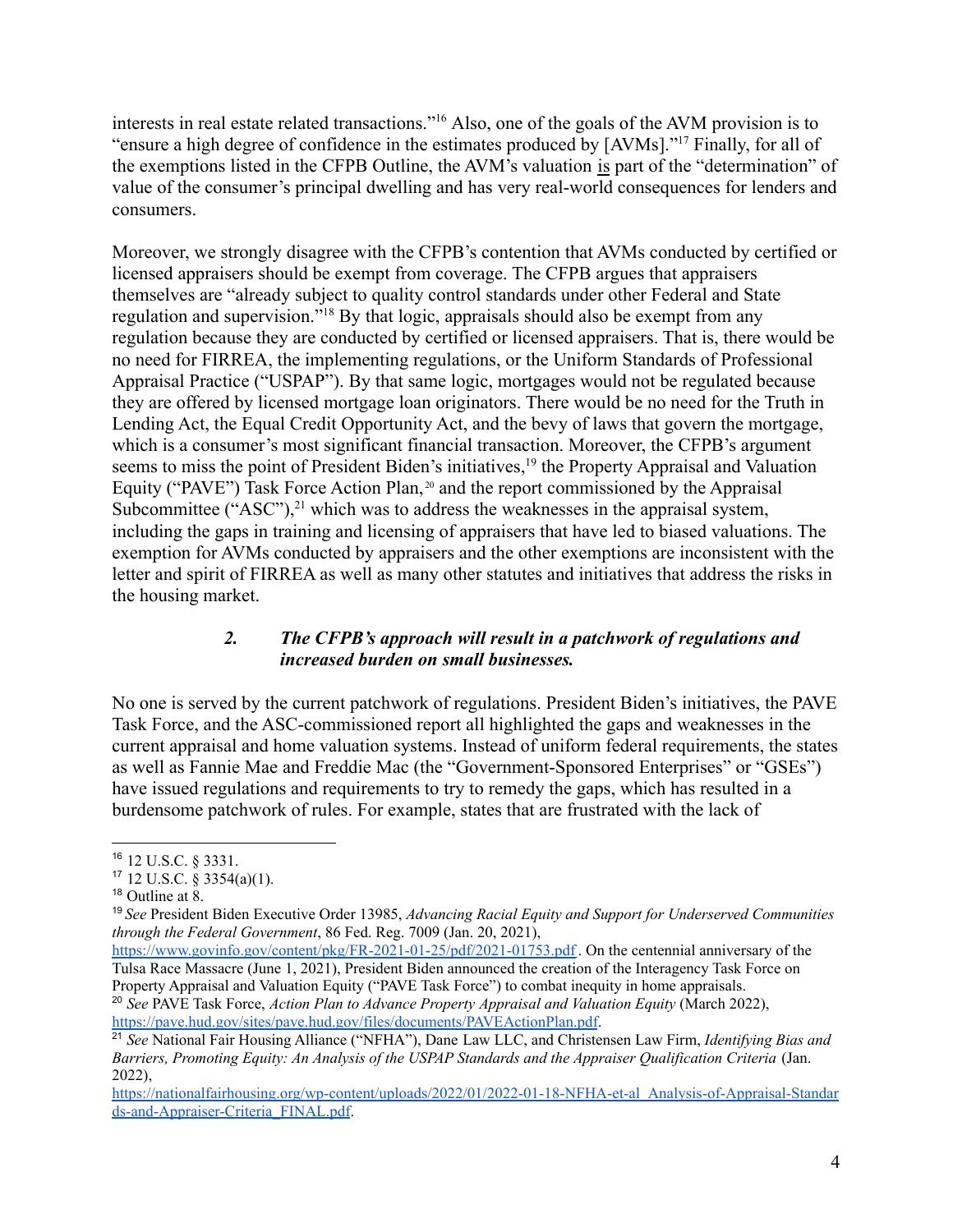appropriate federal requirements for fair housing training for appraisers have begun to pass their own rules.<sup>22</sup> Appraisers that are licensed in multiple states or for multiple products are burdened with identifying, understanding, and complying with the rules of myriad entities, including various states, the GSE's, the Federal Housing Administration, and the Veterans'Administration. If the Agencies, including the CFPB, miss the opportunity to promulgate rules with strong protections and broad coverage, that will not be the end of the story. Instead, states, the GSEs, and other entities will step in to create a patchwork of rules and guidance. There is strong support for regulatory relief from this patchwork approach, especially with regard to appraiser certification and registration. The CFPB's proposal for a narrow approach will not result in regulatory relief, but rather in small businesses spending additional resources to advocate before a myriad of regulatory bodies and to comply with a bevy of new regulations.

#### *3. The CFPB's narrow coverage poses a risk to consumers, particularly consumers of color.*

The CFPB's proposed approach will leave enormous gaps in coverage that will pose a risk to consumers, particularly consumers of color. To overcome the appraiser shortage and improve efficiency and predictability, more and more lenders are turning to AVMs to estimate the value of the collateral used to secure the mortgage. By using a narrow definition that is not warranted by the purpose or text of the statute, the Agencies, including the CFPB, will miss an opportunity to get ahead of an accelerating trend and issue broad protections for consumers in their most important financial transaction. Instead, the Agencies should adopt broader coverage that considers any use of an AVM in making a determination of the collateral value. For example, the Agencies can look to the Fair Housing Act's implementing regulations, which prohibit "using an appraisal of residential real property in connection with the sale, rental, or financing of any dwelling where the person knows or reasonably should know that the appraisal improperly takes into consideration race, color, religion, sex, handicap, familial status, or national origin."<sup>23</sup>

Failing to adopt broad coverage poses a particular risk to consumers of color and causes the promise of a fifth factor of "nondiscrimination" to ring hollow. AVMs are data-driven and such data may reflect the biases that exist in the marketplace due to historical and current patterns of discrimination.<sup>24</sup> The historical patterns are due to the undervaluations in formerly-redlined areas that were never rectified. Current valuations may reflect new redlining patterns, undervaluation of a neighborhood, or individual bias. Research has shown that there are thousands of mis-valuations and thousands of appraisal reports using race-related language that are present in the appraisal databases.<sup>25</sup> If AVMs continue to use these discriminatory appraisals as comparable

<sup>24</sup> *See* Michael Neal, Sarah Strochak, Linna Zhu, and Caitlin Young, *How Automated Valuation Models Can Disproportionately Af ect Majority-Black Neighborhoods,* Urban Institute (Dec. 2020), [https://www.urban.org/sites/default/files/publication/103429/how-automated-valuation-models-can-disproportionatel](https://www.urban.org/sites/default/files/publication/103429/how-automated-valuation-models-can-disproportionately-affect-majority-black-neighborhoods_1.pdf) [y-affect-majority-black-neighborhoods\\_1.pdf.](https://www.urban.org/sites/default/files/publication/103429/how-automated-valuation-models-can-disproportionately-affect-majority-black-neighborhoods_1.pdf)

<sup>22</sup> *See*, e.g., Cal. Bus. and Professions Code § 11360; Minn. Stat. § 82B.021; Tit. 19 NYCRR § 1107.33; Ohio Admin. Code 1301:11-3-03.

<sup>&</sup>lt;sup>23</sup> 24 C.F.R. § 100.135(d)(1) (emphasis added).

<sup>25</sup> *See, e.g.,* Jake Williamson and Mark Palim, *Appraising the Appraisal,* Fannie Mae Working Paper (Feb. 2022), <https://www.fanniemae.com/media/42541/display>; FHFA, *Reducing Valuation Bias by Addressing Appraiser and Property Valuation Commentary*, FHFA Insights Blog (Dec. 14, 2021),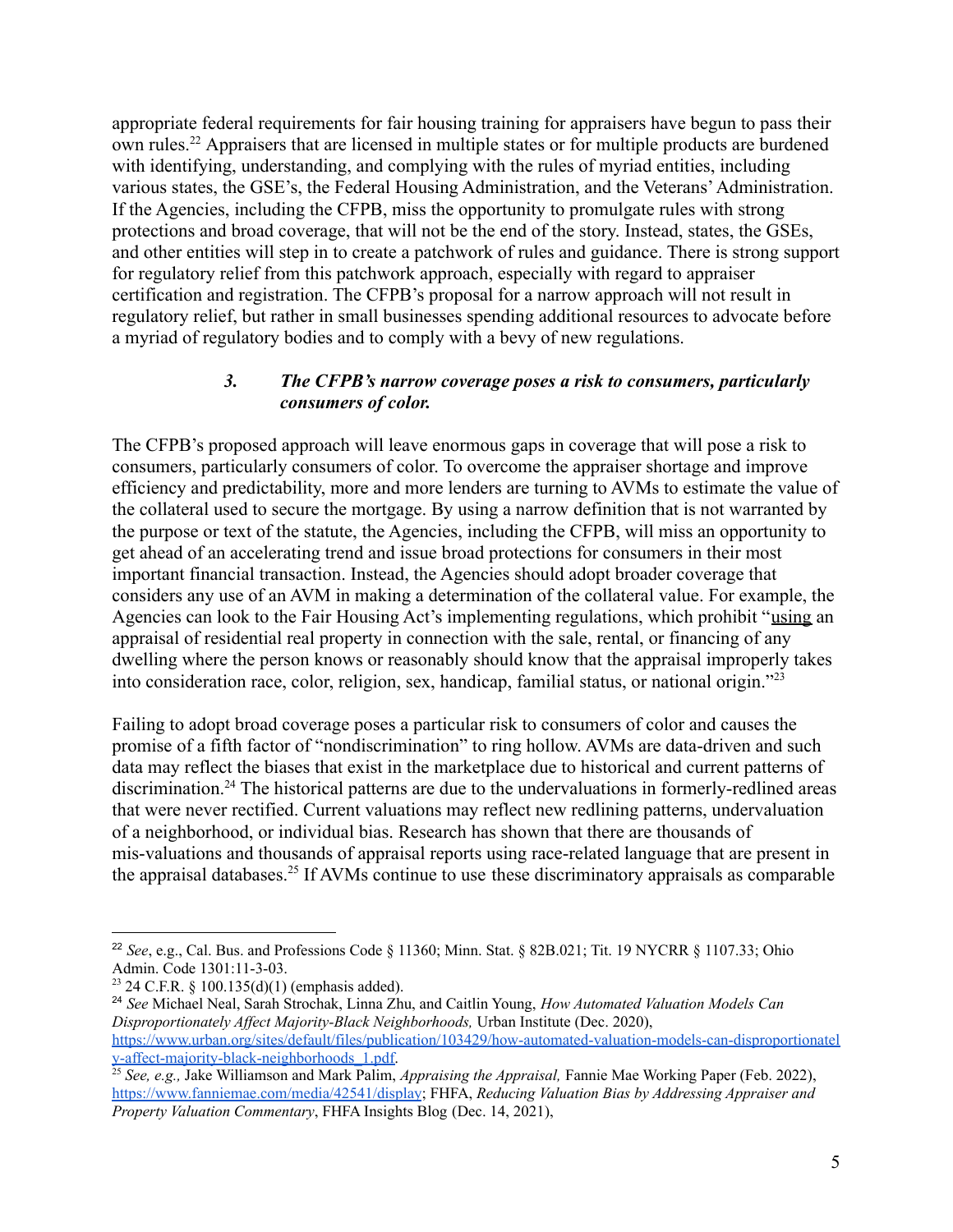sales to determine current home valuations, AVMs will perpetuate and amplify inequitable outcomes. Users of AVMs that fall outside of a narrow rule will have less incentive to overcome biased data, seek fair outcomes, and implement nondiscrimination as part of their quality control. (Below we describe why we think all users of AVMs are already required to follow fair lending laws and should incorporate nondiscrimination in sound compliance management systems.)

#### **B. Defining "mortgage originators," "secondary market issuers," and "mortgage"**

For the reasons stated above, we urge the Agencies, including the CFPB, to propose definitions of "mortgage originators," "secondary market issuers," and "mortgage" that are as broad as possible. With respect to the term "mortgage originators," in addition to the definitions proposed in the CFPB's outline, the Agencies should consider whether the definition of a "loan originator" under the SAFE Act and its implementing regulations provide broad coverage.<sup>26</sup> Using an existing definition would also minimize the compliance burden on small businesses.

With respect to the term "mortgage," we strongly recommend adopting a broad definition to protect consumers, particularly consumers of color. A narrow definition would have a disparate impact on protected classes by excluding broad swaths of the market from the quality control standards.

More specifically, we applaud the CFPB's proposal of a second definition that would include "security interests arising under installment land contracts and any other security interests that may not be understood as credit."<sup>27</sup> Land installment contracts are credit because they create a debt (the purchase price) and defer its payment.<sup>28</sup> Land contract creditors often fail to comply with the Truth in Lending Act, lender licensing requirements, and other applicable laws. This common failure, whether based in lack of understanding or willful disregard, should prompt increased education and enforcement efforts by the CFPB rather than providing a basis for exclusion from any proposed rule. Moreover, land installment sales contracts are disproportionately used by Black homebuyers, because they are unfairly denied traditional mortgage credit at a higher rate.<sup>29</sup> Such alternative financing has its roots in the race-based

[https://www.fhfa.gov/Media/Blog/Pages/Reducing-Valuation-Bias-by-Addressing-Appraiser-and-Property-Valuation](https://www.fhfa.gov/Media/Blog/Pages/Reducing-Valuation-Bias-by-Addressing-Appraiser-and-Property-Valuation-Commentary.aspx) [-Commentary.aspx;](https://www.fhfa.gov/Media/Blog/Pages/Reducing-Valuation-Bias-by-Addressing-Appraiser-and-Property-Valuation-Commentary.aspx) Melissa Narragon, et al., *Racial and Ethnic Valuation Gaps in Home Purchase Appraisals,* Freddie Mac Economic and Housing Research Note (Sept. 2021),

<http://www.freddiemac.com/fmac-resources/research/pdf/202109-Note-Appraisal-Gap.pdf>; Andre M. Perry, Jonathan Rothwell, and David Harshbarger, The Devaluation of Assets in Black Neighborhoods, The Brookings Institution Metropolitan Policy Program (Nov. 2018),

https://www.brookings.edu/wp-content/uploads/2018/11/2018.11\_Brookings-Metro\_Devaluation-Assets-Black-Neighborhoods\_final.pdf. *See also* Junia Howell and Elizabeth Korver-Glen, *Neighborhoods, Race, and the Twenty-first Century Housing Appraisal Industry*, 4 Sociology of Race and Ethnicity 473 (2018), <https://journals.sagepub.com/doi/abs/10.1177/2332649218755178?journalCode=srea> (finding

substantial differences in home values in communities of color even after controlling for home features, neighborhood amenities, socioeconomic status and consumer demand).

<sup>27</sup> Outline at 17. <sup>26</sup> *See* 12 U.S.C. § 5101 *et seq.*; Regulation G, 12 C.F.R. Part 1007; Regulation H, 12 C.F.R. Part 1008.

<sup>29</sup> *See* Testimony of Nikitra Bailey, Senior Vice President of Public Policy, National Fair Housing Alliance at 14, *Af ordable Housing and Economic Mobility*, before the House Select Committee on Economic Disparities and <sup>28</sup> *See* Reg. Z, 12 C.F.R. § 1026.2(a)(14) (definition of "credit"). *See also* 15 U.S.C. § 1602(x) (including "purchase money security interest under an installment sales contract" in the definition of "residential mortgage transaction").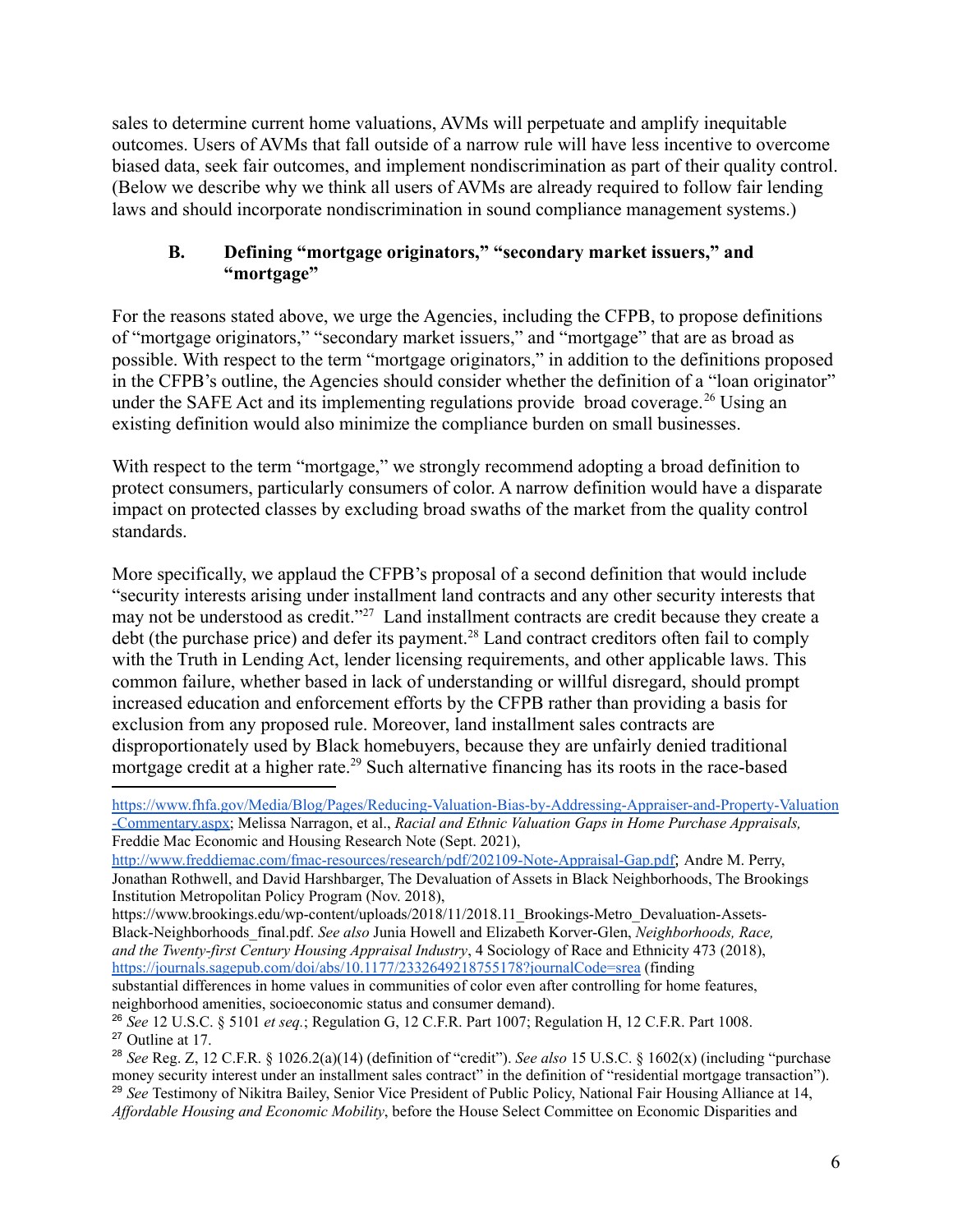redlining policies that were promoted by New Deal programs in the 1930s.<sup>30</sup> Adopting a broad definition would acknowledge the history and current reality as well as help remedy the dual credit market.

# **C. Defining "consumer's principal dwelling"**

Consistent with the reasons stated above, we urge the Agencies, including the CFPB, to propose definitions of "consumer," "dwelling," and "principal" that are as broad as possible. With respect to the definition of "consumer," we agree with the CFPB's statement that FIRREA is broader than the Truth in Lending Act ("TILA"). <sup>31</sup> Accordingly, the definition of "consumer" should clarify that it does not limit use of the funds to personal, family, or household purposes (as per TILA), as long as the mortgage is secured by a consumer's principal dwelling.<sup>32</sup> Doing so will include loans obtained by small business owners and farmers who use their residence as collateral. This is especially important given the appraisal exemptions previously created for rural areas.<sup>33</sup>

Similarly, we urge the Agencies to adopt a broad definition of "dwelling" that will address the reality of the wide variety of housing in which consumers live. For example, manufactured homes are one of the nation's largest sources of affordable housing, especially in rural areas, and manufactured-home parks often act as retirement communities. As a result, a rule that would exclude manufactured homes that are not titled as or secured by real estate would have a disproportionate impact on older adults, indigenous people, and people with lower incomes in rural communities. The CFPB's first option would cover this type of housing by following TILA and Regulation Z's definition of "dwelling," which would mean a residential structure that contains one to four units, whether or not that structure is attached to real property, and including an individual condominium unit, a cooperative unit, a manufactured home, and any other structure used as a residence, regardless of whether the structure is classified as personalty under State law. 34

We do not agree with the CFPB's contention that the Agencies need to limit the coverage based on the CFPB's enforcement authority.<sup>35</sup> Although the CFPB's enforcement authority is limited to "1-4 unit single-family residential real estate," the rulemaking authority of all the Agencies and the enforcement authority of the other Agencies is not so limited. Therefore, we encourage the

Fairness in Growth (March 1, 2022),

<sup>30</sup> *See id.* [https://fairgrowth.house.gov/sites/democrats.fairgrowth.house.gov/files/documents/Nikitra%20%20Bailey%20Hous](https://fairgrowth.house.gov/sites/democrats.fairgrowth.house.gov/files/documents/Nikitra%20%20Bailey%20House%20Select%20Committee%20EDFG_Testimony%20%28FINAL%29.pdf) [e%20Select%20Committee%20EDFG\\_Testimony%20%28FINAL%29.pdf;](https://fairgrowth.house.gov/sites/democrats.fairgrowth.house.gov/files/documents/Nikitra%20%20Bailey%20House%20Select%20Committee%20EDFG_Testimony%20%28FINAL%29.pdf) Jeremiah Battle et al., *[Toxic](http://www.nclc.org/issues/toxic-transactions-threaten-communities-of-color.html) [Transactions:](http://www.nclc.org/issues/toxic-transactions-threaten-communities-of-color.html) How Land Installment Contracts Once Again Threaten Communities of Color*, National Consumer Law Center (July 2016), [https://www.nclc.org/issues/toxic-transactions-threaten-communities-of-color.html.](https://www.nclc.org/issues/toxic-transactions-threaten-communities-of-color.html)

<sup>&</sup>lt;sup>31</sup> Outline at 18.

<sup>32</sup> *See id.*

<sup>33</sup> *See, e.g.,* FDIC FIL-53-2019 (Sept. 27, 2019) (incorporating appraisal exemption for rural residential properties provided by Title XI, Section 103, Economic Growth, Regulatory Relief, and Consumer Protection Act, 12 U.S.C. §3356).

<sup>35</sup> Outline at 18. <sup>34</sup> Outline at 18. *See* TILA, 12 U.S.C. § 1602(w); and Regulation Z, 12 C.F.R. § 1026.2(a)(19). *See also* RegulationZ comments 2(a)(19)-2 ("dwelling" does not include recreational vehicles, campers, and similar structures that are not used as residences) and  $23(a)(1)-3$  ("dwelling" includes structures that are classified as personalty under State law).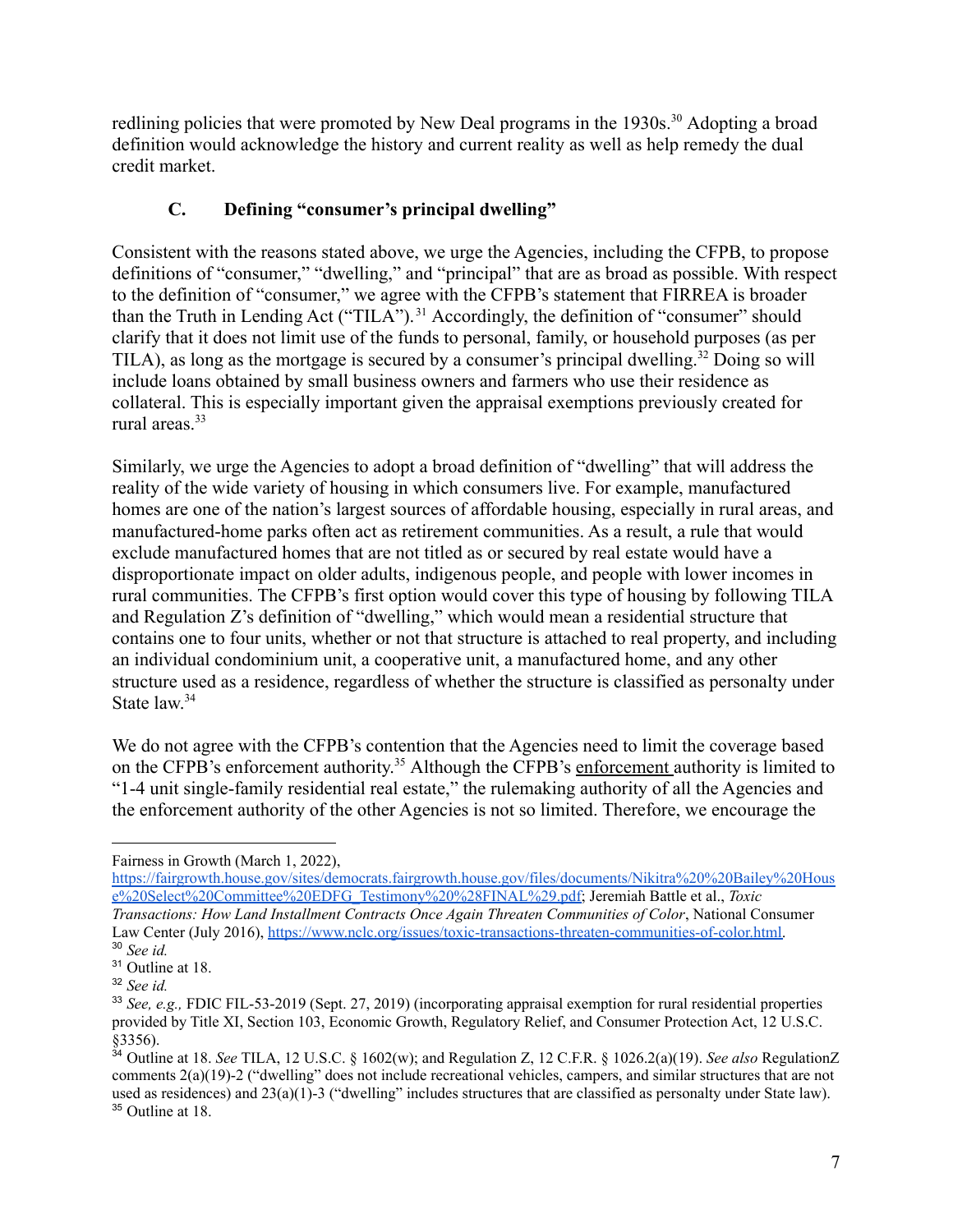Agencies, including the CFPB, to consider the broader definition under the Fair Housing Act, which defines a dwelling as "any building, structure or portion thereof which is occupied as, or designed or intended for occupancy as, a residence by one or more families, and any vacant land which is offered for sale or lease for the construction or location thereon of any such building, structure or portion thereof."<sup>36</sup> The Agencies should consider whether the Fair Housing Act definition of "dwelling" is broader and more suitable than the Regulation Z definition.

#### **II. Scope of Eventual Rule Requirements**

FIRREA requires AVMs to adhere to quality control standards designed to:

- Ensure a high level of confidence in the estimates produced,
- Protect against the manipulation of data,
- Seek to avoid conflicts of interest,
- Require random sample testing and reviews, and
- Account for any other such factor that the Agencies determine to be appropriate.<sup>37</sup>

The CFPB Outline poses questions about the quality control standards generally as well as the specific standards, including whether to propose a fifth factor of "nondiscrimination."

#### **A. Quality control standards generally**

While we applaud the CFPB's leadership on this important issue, we want to emphasize that the Agencies already have the supervision and enforcement authority to ensure that entities have sound Compliance Management Systems to mitigate risk (including fair lending risk) if they are using AVMs to determine the value of a consumer's principal dwelling.<sup>38</sup> In addition to authority provided under the fair lending laws, the Agencies have issued the following relevant guidance:

- The Interagency Fair Lending Examination Procedures, <sup>39</sup>
- The Interagency Appraisal and Evaluation Guidelines. $40$
- The Supervisory Guidance on Model Risk Management, $41$
- The Advisory Bulletin on Artificial Intelligence/Machine Learning Risk Management,  $42$

<sup>37</sup> 12 U.S.C. § 3354(a).

<sup>36</sup> 42 U.S.C. § 3602(b); *see also,* HUD's implementing regulation at 24 C.F.R. § 100.20.

<sup>&</sup>lt;sup>38</sup> Many of our organizations made a similar argument in the following comment letter: NFHA, et al., Comment Letter to the Federal Financial Institution Agencies regarding the Request for Information and Comment on Financial Institutions' Use of Artificial Intelligence, including Machine Learning (July 1, 2021),

[https://nationalfairhousing.org/wp-content/uploads/2021/07/Federal-Banking-Regulator-RFI-re-AI\\_Advocate-Letter](https://nationalfairhousing.org/wp-content/uploads/2021/07/Federal-Banking-Regulator-RFI-re-AI_Advocate-Letter_FINAL_2021-07-01.pdf) FINAL 2021-07-01.pdf.

<sup>&</sup>lt;sup>39</sup> OCC, FDIC, Board, Office of Thrift Supervision ("OTS"), and NCUA, Interagency Fair Lending Examination Procedures (Aug. 2009), <https://www.ffiec.gov/pdf/fairlend.pdf>.

<sup>40</sup> OCC, FDIC, Board, OTS, and NCUA, Interagency Appraisal and Evaluation Guidelines (Dec. 2, 2010), [https://www.fdic.gov/news/financial-institution-letters/2010/fil10082a.pdf.](https://www.fdic.gov/news/financial-institution-letters/2010/fil10082a.pdf)

<sup>41</sup> Board and OCC, Supervisory Guidance on Model Risk Management, SR 11-7 at 3 (Apr. 4, 2011) ("Model Risk Management Guidance"), [https://www.federalreserve.gov/supervisionreg/srletters/sr1107.htm.](https://www.federalreserve.gov/supervisionreg/srletters/sr1107.htm)

<sup>42</sup> FHFA, Advisory Bulletin: Artificial Intelligence/Machine Learning Risk Management, AB 2022-02 (Feb. 10, 2022) ("FHFA Advisory Bulletin on Artificial Intelligence"),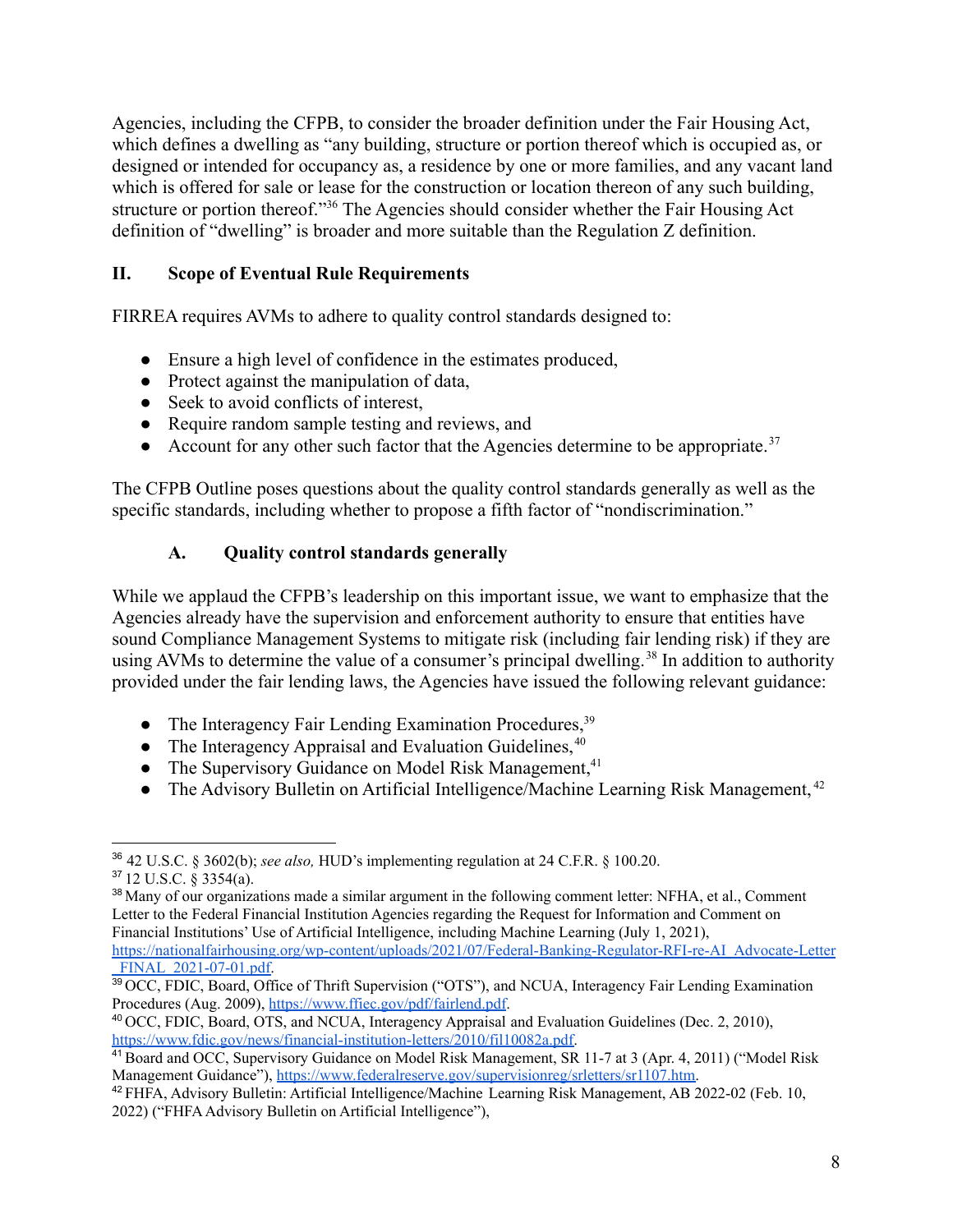- The Uniform Interagency Consumer Compliance Rating System, 43
- The Bulletin on Responsible Business Conduct,  $44$  and
- $\bullet$  Third party risk management guidance.<sup>45</sup>

Notably, much of this guidance covers the obligations of the supervised entities themselves as well as the supervised entities' responsibility to oversee any third parties, which would include AVM providers.

That said, the Agencies can be more effective in ensuring consistent and effective compliance by setting clear and robust regulatory expectations regarding the use of AVMs. Therefore, we support prompt agency action on this rule. More specifically, we agree with the CFPB that a principles-based approach would be effective because it would:

- Be consistent with existing guidance,
- Allow entities the flexibility to appropriately tailor their quality control standards based on their risk profile, and
- $\bullet$  Be less likely to become outdated as technologies evolve.<sup>46</sup>

#### **B. Specific quality control standards**

With respect to the specific quality control standards, we raise two points. First, we fully support the addition of "nondiscrimination" as a fifth quality control standard, but we urge the Agencies to incorporate "nondiscrimination" in each of the quality control standards. Lessons from the Great Recession and other lending crises have shown that fair lending risk should not be separated from safety and soundness risk. Accordingly, we strongly urge the Agencies to define "risk" with respect to all of the quality control standards to include the risk of discrimination, inequitable outcomes, and harm to consumers, not just the risk of loss to the mortgage lender. 47

Second, we strongly urge the Agencies to review the comments and frameworks developed by civil rights, consumer, and technology advocates with respect to model risk management, including:

[https://files.consumerfinance.gov/f/documents/cfpb\\_bulletin-2020-01\\_responsible-business-conduct.pdf.](https://files.consumerfinance.gov/f/documents/cfpb_bulletin-2020-01_responsible-business-conduct.pdf)

[https://www.fhfa.gov/SupervisionRegulation/AdvisoryBulletins/AdvisoryBulletinDocuments/Advisory-Bulletin-202](https://www.fhfa.gov/SupervisionRegulation/AdvisoryBulletins/AdvisoryBulletinDocuments/Advisory-Bulletin-2022-02.pdf) [2-02.pdf](https://www.fhfa.gov/SupervisionRegulation/AdvisoryBulletins/AdvisoryBulletinDocuments/Advisory-Bulletin-2022-02.pdf).

<sup>44</sup> CFPB Bulletin 2020-01, Responsible Business Conduct: Self-Assessing, Self-Reporting, Remediating, and Cooperating (Mar. 6, 2020), <sup>43</sup> Federal Financial Institutions Examination Council ("FFIEC"), Uniform Interagency Consumer Compliance Rating System at 21-22 (Nov. 7, 2016), [https://www.ffiec.gov/press/PDF/FFIEC\\_CCR\\_SystemFR\\_Notice.pdf](https://www.ffiec.gov/press/PDF/FFIEC_CCR_SystemFR_Notice.pdf).

<sup>45</sup> Board, Guidance on Managing Outsourcing Risk, SR Letter 13–19/CA Letter 13–21 (Dec. 5, 2013, updated February 26, 2021), <https://www.federalreserve.gov/supervisionreg/srletters/sr1319.htm>; FDIC, Guidance for Managing ThirdParty Risk, FIL–44–2008 (June 6, 2008),

[https://www.fdic.gov/news/financial-institution-letters/2008/fil08044a.pdf;](https://www.fdic.gov/news/financial-institution-letters/2008/fil08044a.pdf) OCC, Third-Party Relationships: Risk Management Guidance, Bulletin 2013–29 (2013),

[https://www.occ.gov/news-issuances/bulletins/2013/bulletin-2013-29.html.](https://www.occ.gov/news-issuances/bulletins/2013/bulletin-2013-29.html) *See also* Board, FDIC, OCC, Proposed Interagency Guidance on Third Party Relationships: Risk Management, 86 Fed. Reg. 38182 (July 19, 2021), [https://www.govinfo.gov/content/pkg/FR-2021-07-19/pdf/2021-15308.pdf.](https://www.govinfo.gov/content/pkg/FR-2021-07-19/pdf/2021-15308.pdf)

 $46$  Outline at 20-21.

<sup>&</sup>lt;sup>47</sup> For example, the FHFA Advisory Bulletin on Artificial Intelligence incorporates fairness and equity in all aspects of the guidance.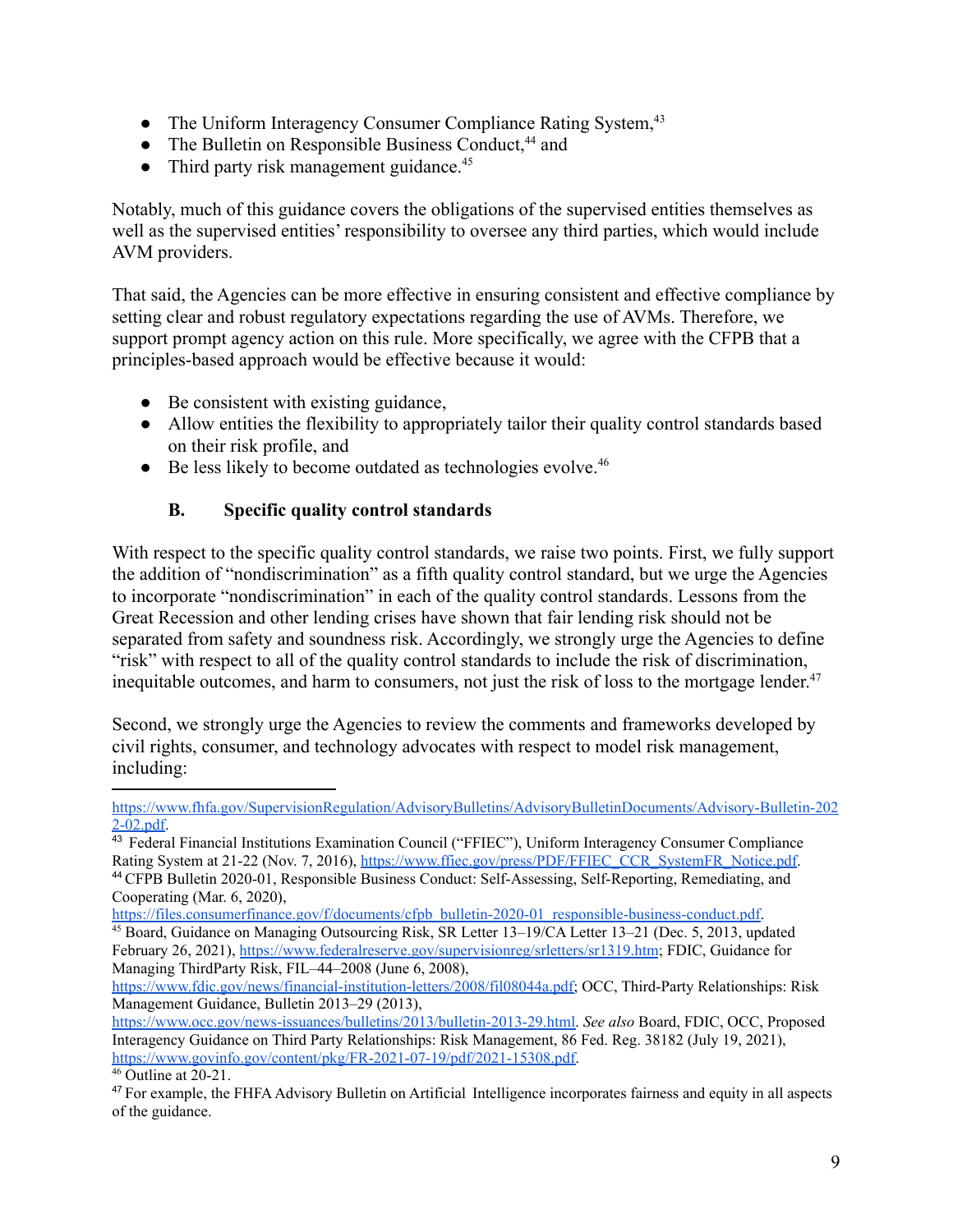- Advocate Comment Letter to the Federal Financial Institution Agencies regarding the Request for Information and Comment on Financial Institutions' Use of Artificial Intelligence, including Machine Learning (July 1, 2021), $48$
- National Fair Housing Alliance Purpose, Process, and Monitoring Framework (Feb. 17,  $2022$ ), <sup>49</sup> and
- Brookings Policy Brief from the National Fair Housing Alliance and FairPlay AI: An AI Fair Lending Policy Agenda for the Federal Financial Regulators (Dec. 2, 2021).<sup>50</sup>

In addition, we have provided an Appendix with considerations for fair AVMs.

## **III. Potential Impacts on Small Entities**

As the Agencies will need to consider the economic impact of an AVM quality control rule on small entities, we want to note that this AVM rule should impose little or no additional impact to entities. That is, supervised financial entities of any size as well as third party service providers are already covered by the guidance listed above and thus must have sound compliance management systems to mitigate safety and soundness risk and compliance risk, including the risk of fair lending violations. Moreover, the compliance management system should be based on the entity's risk profile, not on the asset size of the entity. In sum, while entities would benefit from more specific rules and guidance, any entity that is using or offering AVMs should already have quality control policies and procedures in place to prevent harm to consumers and communities, prevent discrimination, and ensure equitable outcomes.

Thank you for considering our views.

Sincerely,

National Organizations: American Civil Liberties Union Americans for Financial Reform Education Fund Center for Critical Race and Digital Studies Center for Responsible Lending Consumer Action Equal Rights Center HomeSmart - The Ultimate Team National Consumer Law Center (on behalf of its low-income clients) National Fair Housing Alliance

<sup>48</sup> Available at:

49 Available at:

<sup>50</sup> Available at:

[https://nationalfairhousing.org/wp-content/uploads/2021/07/Federal-Banking-Regulator-RFI-re-AI\\_Advocate-Letter](https://nationalfairhousing.org/wp-content/uploads/2021/07/Federal-Banking-Regulator-RFI-re-AI_Advocate-Letter_FINAL_2021-07-01.pdf) FINAL 2021-07-01.pdf

[https://nationalfairhousing.org/wp-content/uploads/2021/07/Federal-Banking-Regulator-RFI-re-AI\\_Advocate-Letter](https://nationalfairhousing.org/wp-content/uploads/2021/07/Federal-Banking-Regulator-RFI-re-AI_Advocate-Letter_FINAL_2021-07-01.pdf) [\\_FINAL\\_2021-07-01.pdf](https://nationalfairhousing.org/wp-content/uploads/2021/07/Federal-Banking-Regulator-RFI-re-AI_Advocate-Letter_FINAL_2021-07-01.pdf).

<https://www.brookings.edu/research/an-ai-fair-lending-policy-agenda-for-the-federal-financial-regulators/>.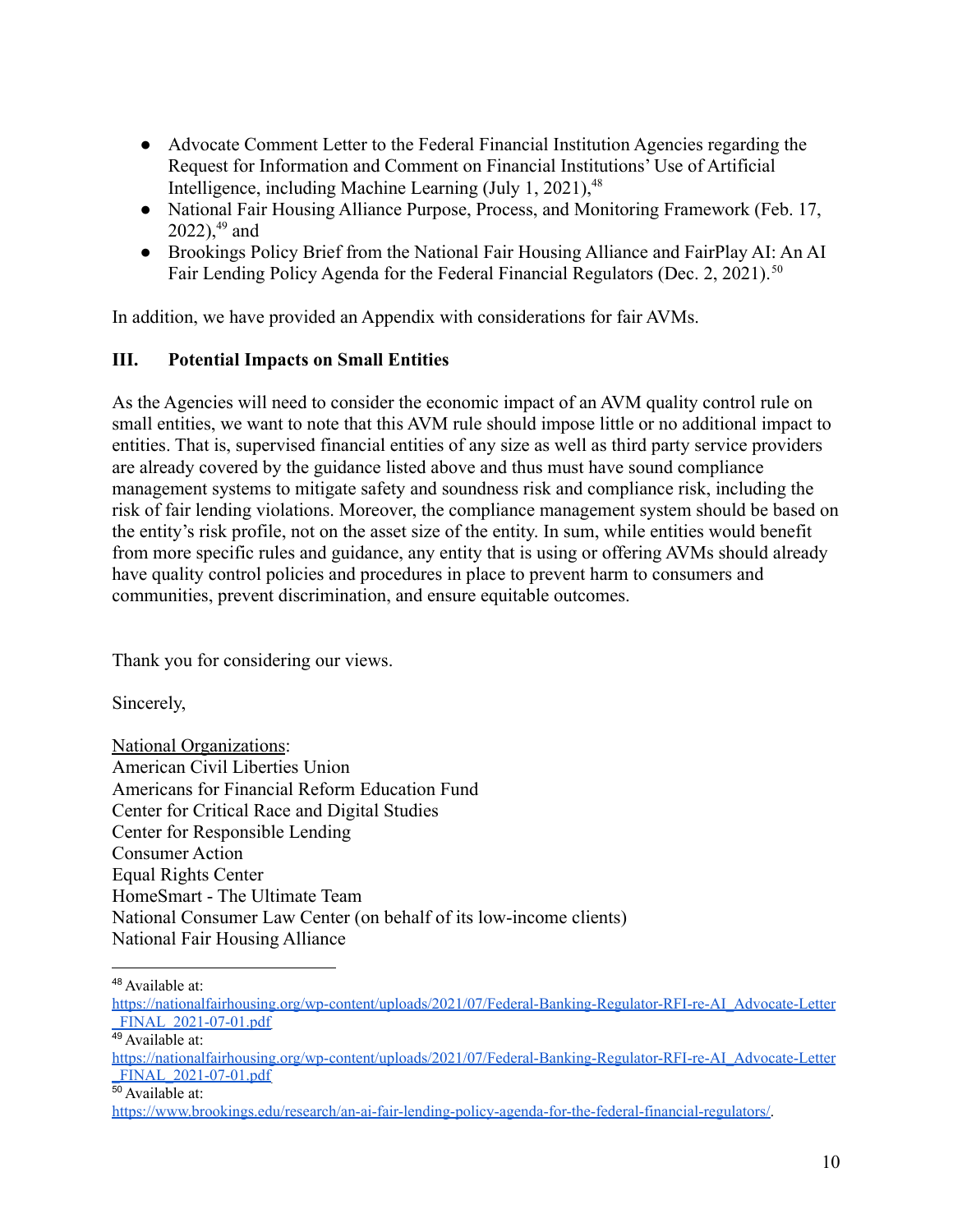National Housing Law Project The Greenlining Institute Woodstock Institute

State/Local Organizations: CNY Fair Housing Inc. CSA San Diego County Fair Housing Advocates Association Fair Housing Advocates of Northern California Fair Housing Center of Central Indiana Fair Housing Center of the Greater Palm Beaches Fair Housing Center of West Michigan Fair Housing Council of Orange County Fair Housing Justice Center Fair Housing Rights Center in SEPA Housing Choice Partners Housing Opportunities Made Equal of Greater Cincinnati Long Island Housing Services, Inc. Louisiana Fair Housing Action Center Metro Fair Housing Services Inc. Miami Valley Fair Housing Center Inc. North Texas Fair Housing Center Savannah Chatham County Fair Housing Council, Inc. Southwest Fair Housing Council Texas Appleseed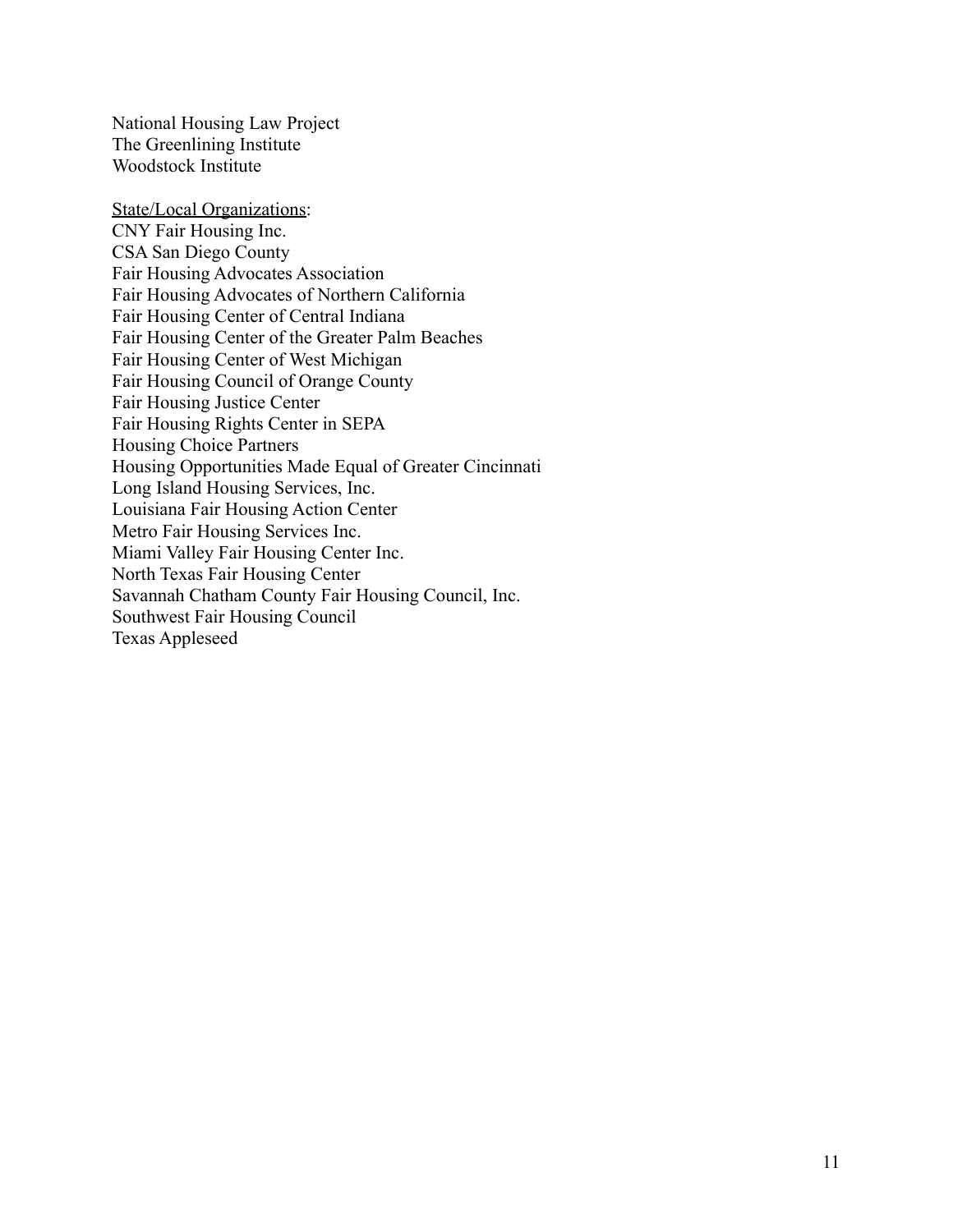# **APPENDIX - Considerations for Fair AVMs**

In addition to the frameworks noted above, we offer the following considerations for ensuring that the statutory quality control standards are structured to ensure fair and non-discriminatory outcomes for all consumers.

#### ❖ *"Ensure a high level of confidence in the estimates produced"*

- Does the AVM provide for a fair, transparent, reliable, stable, explainable, repeatable process?
- Is there a 95% confidence band provided for estimates?
- Is there transparency about the method and assumptions made while estimating the confidence band?
- Are the features that are used to develop/train the model checked for equivalence to features used in the production version of the model?
- Is there a way to protect the model from confidentiality and integrity attacks?
- Are the estimates produced by the model representative of the population of housing stock in the jurisdiction where the model is being developed and deployed? Are there gaps/accuracy issues in estimates for sub-populations and are they ameliorated?
- Is there diversity in the appraiser, lender, and AVM developer pool?
- Have the missingness patterns of the features used to develop the trained model been compared with a similar report on the features used in the production version of the model to ensure there is no degradation of, lag, and drift in model performance, especially for consumers of color?
- Does the model ensure the same missing data imputation method being used at the training stage is applied at the serving stage along with distribution of each feature and distribution of model predictions in training and serving stages?
- Is there a comparison of the fairness metrics across protected class categories before and after the model is deployed in production using appropriate distance metrics? The goal of these comparisons is to inform decisions about whether the AVM model in production should be retrained, patched, or retired.
- Does the process ensure input data is always as updated as possible? Property values and the market are always changing. Updated data allows for the most accuracy. Making more data available will increase industry confidence in appraisal models. Increasing the sample size from which the data are drawn creates a larger distribution with a greater confidence range than valuations relying on single-point data, such as the previous sales price of one home.

## ❖ *"Protect against the manipulation of data"*

- Does the process ensure that the data being used to train the model is appropriate, representative, fair, and accurate?
- Is there a means to protect the records used to train the model?
- Are there defenses that assure fairness, accountability, and fair lending?
- Is there a means to protect the model from confidentiality and integrity attacks and cybersecurity risks?